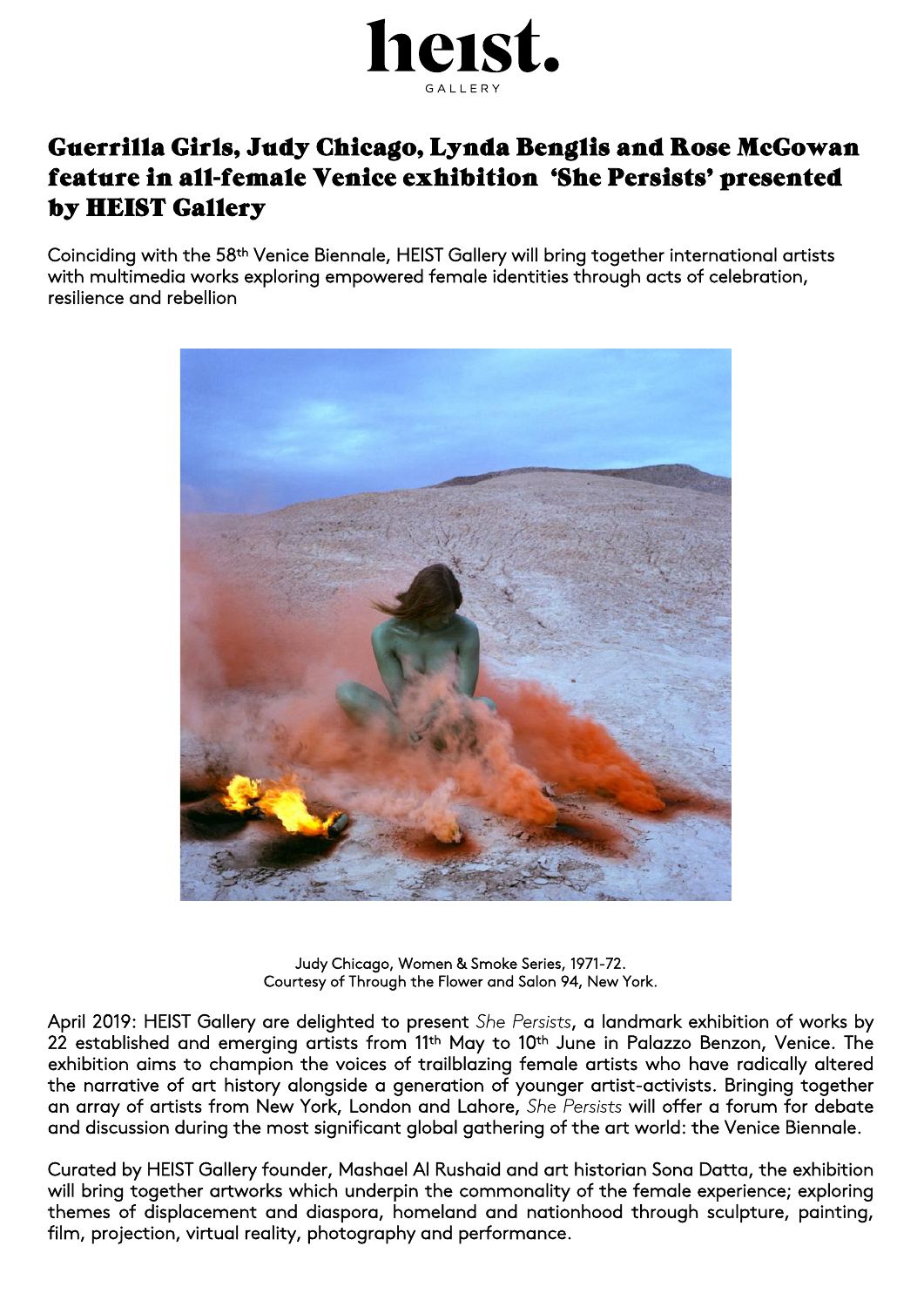## The exhibition will include:

- Judy Chicago (b. 1939) debut in Venice with a compilation of 9 pieces from the *Women and Smoke* (1971–1972) performance series and works from the *Birth Project* (1980–1985) series, greeting visitors as they enter the Palazzo.
- Sculptor Lynda Benglis (b. 1941) will also exhibit work for the first time in Venice an unseen monumental sculpture created with spray foam which is then cast in aluminium.
- A series of Guerrilla Girls posters including *Advantages of being a woman artist* (1988); *Do women have to be naked to get into the met museum* (1989) from the *Most wanted* series and *Dearest art collector* (2007).
- Indecision IV (2018), a film directed by Tonia Arapovic starring Rose McGowan, an original commission by HEIST Gallery which challenges prescribed notions of gender constructs via a contemporary dance performance.
- The Paradise Bath (2009) photographic series by Hamra Abbas, banned from production in Pakistan, staged in a fifteenth-century Ottoman bathhouse where the artist ritualistically bathes a white European woman, contextualising colonisation with Orientalism and addressing power structures while probing Islamic ideals of purity. The work will have to be destroyed upon return unless sold.
- A new performance piece commissioned for the exhibition, Mithu Sen (b. 1971) will explore the body politic through non-lingual nonsenses which unsettle established etiquettes and institutional spaces in *(Un)Mansplaining*.

The exhibition will also feature significant works by Aisha Abid Hussain (b. 1980), Lahore, Pakistan; Anna Boggon (b.1968 ), Edinburgh/London, United Kingdom; Anila Quayyum Agha (b. 1965), Lahore, Pakistan; Annie Morris (b. 1978), London, United Kingdom; Chitra Ganesh (b. 1975), New York, United States; Emilie Pugh (b. 1988), London, United Kingdom; Faiza Butt (b. 1973), Lahore, Pakistan; Lalla Essaydi (b. 1956), Marrakesh, Morocco; Maïmouna Guerresi (b. 1951), Italian-Senegalese; Maria Khan (b. 1986), Lahore, Pakistan; Maria Kreyn, Russia; New Delhi, India; Samira Abbassy (b. 1964), Ahwaz, Iran; Shirin Neshat, Qazvin, Iran (b. 1957); Yasue Maetake (b. 1973), Tokyo, Japan.

HEIST Gallery will take over the historic Palazzo Benzon on the Grand Canal, the site of eighteenth-century salons held by Venetian salonnière Marina Querini Benzon who hosted Lord Byron and Antonio Canova. The opening of *She Persists* continues the palazzo's history of championing women and female rebellion.

"The Venice Biennale is the heart of the global art world. As a gallerist and a Saudi woman, I felt a sense of responsibility to use this platform to spotlight a rich diversity of global artists' perspectives. Whether in London or Venice, HEIST Gallery aims to create spaces for art to be a catalyst for dialogue." Mashael Al-Rushaid, Founder of HEIST Gallery.

Ahead of the public opening, HEIST Gallery have partnered with Notting Hill members' club Laylow from 6th to 10th May, offering members a satellite space separate to the national pavilions during preview week and host to external events.